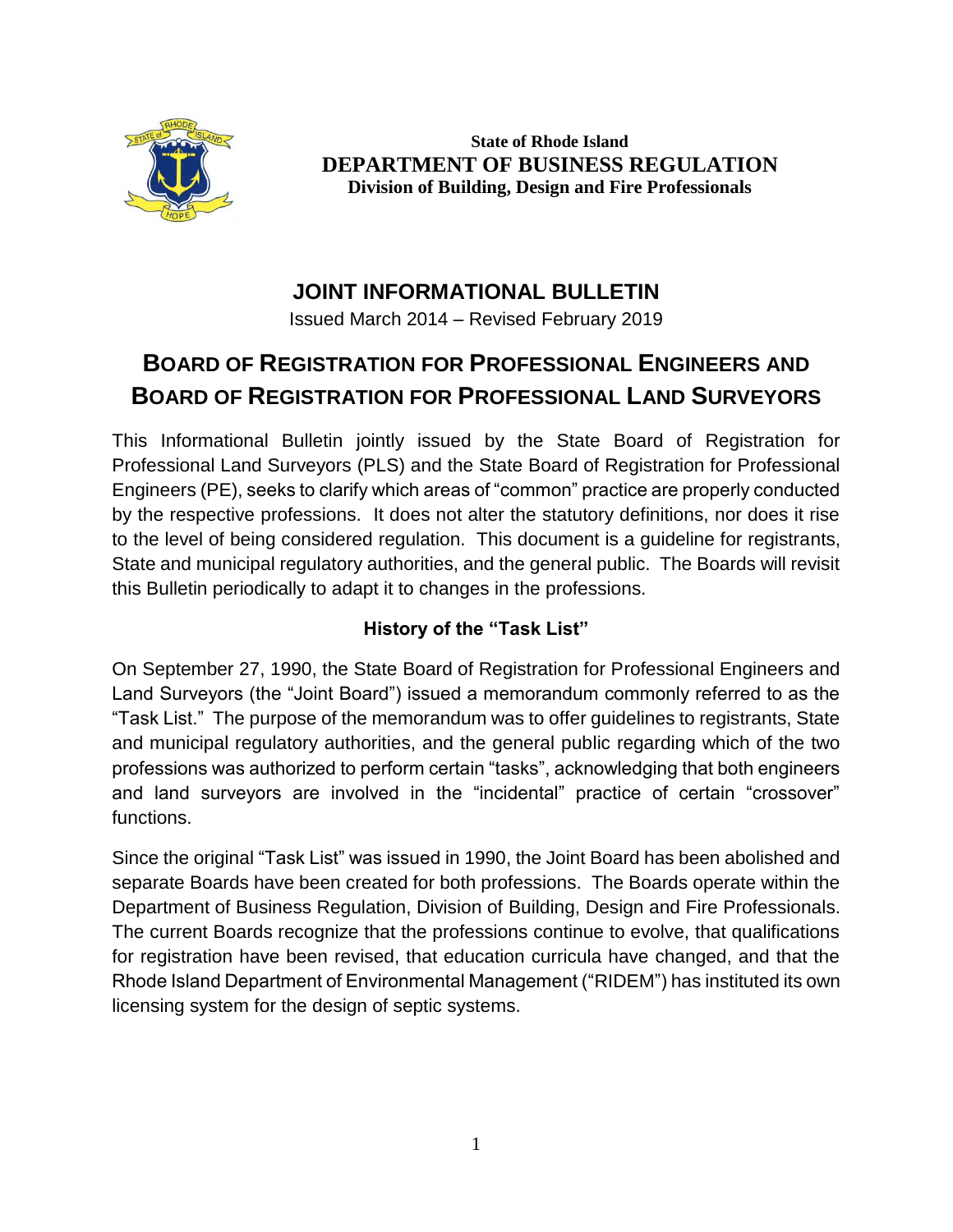## **Task List**

| <b>Function</b>                               | <b>PLS</b>          | PE (Civil)          |
|-----------------------------------------------|---------------------|---------------------|
| Property / Boundary Line Survey               | Yes                 | <b>No</b>           |
| <b>Topographic Survey</b>                     | Yes                 | Yes – limited $*1$  |
| <b>Survey Control</b>                         | Yes                 | <b>No</b>           |
| <b>Hydrographic Survey</b>                    | Yes                 | Yes – limited $*1$  |
| <b>Property Descriptions</b>                  | Yes                 | Yes                 |
| Drainage Design                               | Yes – limited $*^2$ | Yes                 |
| <b>Construction Layout</b>                    | Yes                 | Yes – limited $*3$  |
| <b>OWTS Design</b>                            | Yes - limited $*4$  | Yes – limited $*4$  |
| <b>Highway Design</b>                         | <b>No</b>           | Yes $ *5$           |
| <b>Subdivision Design</b>                     | Yes – limited $*6$  | Yes - limited $*5$  |
| <b>Utility Service Design</b>                 | <b>No</b>           | Yes                 |
| Condominium Boundary Survey Plat & Unit Plans | Yes                 | Yes – limited $*^7$ |
| <b>As-built Survey</b>                        | Yes                 | Yes – limited $*8$  |
| <b>Elevation Certificates</b>                 | Yes                 | Yes – limited $*9$  |

#### **Notes:**

- \*1 Excludes mapping which requires survey ground control, or mapping that is required to be certified to the Standards outlined in the "State of Rhode Island Procedural and Technical Standards for the Practice of Land Surveying", as amended. If the dimensions or infrastructure/improvements are shown to the property lines, then a boundary survey by a Professional Land Surveyor is required.
- \*2 Drainage design shall be limited to 1 single-family lot and shall adhere to the "Rhode Island Stormwater Management Guidance for Individual Single-Family Residential Lot Development", as amended.